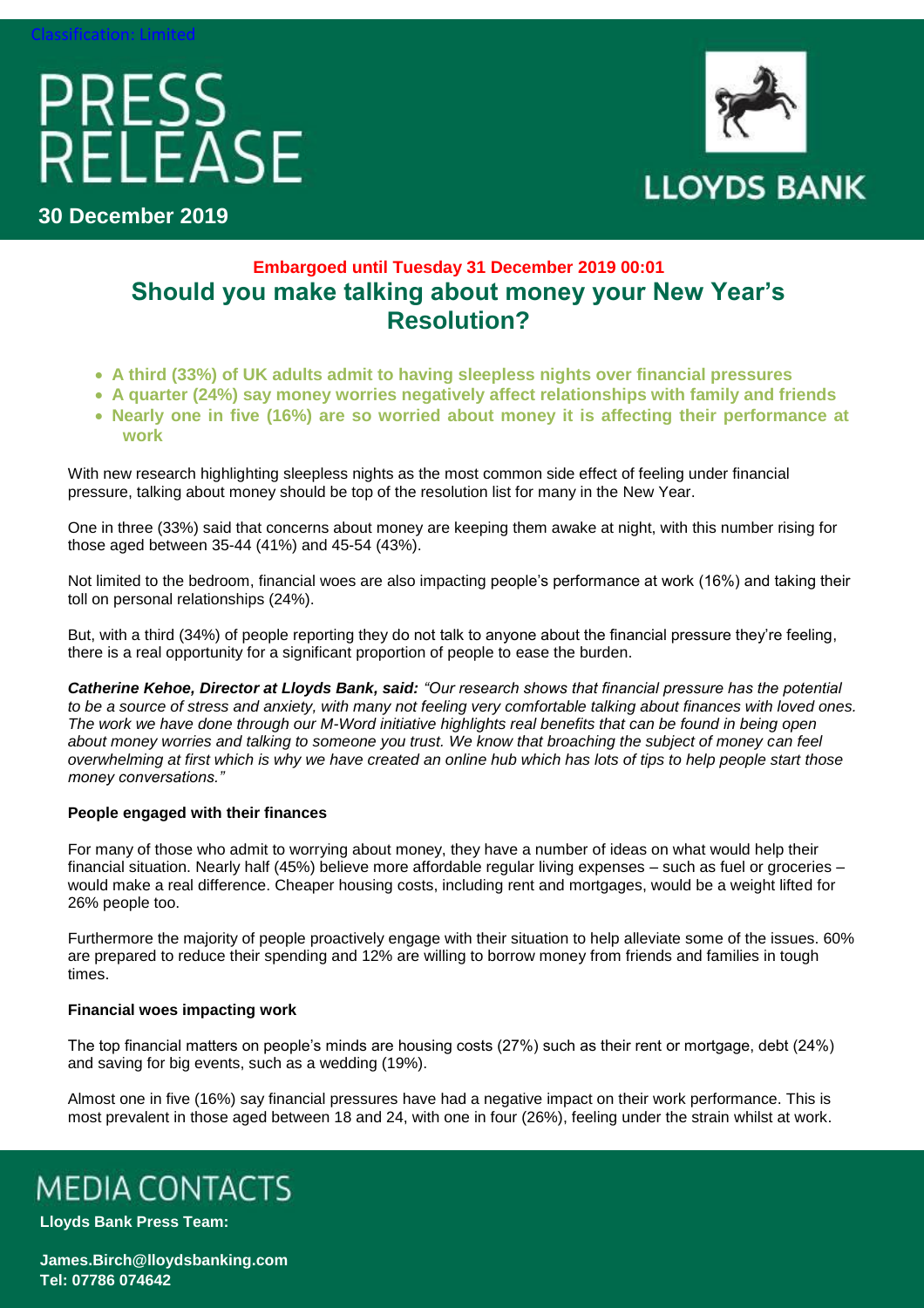# PRESS<br>RELEASE



### **30 December 2019**

In fact, almost a third (29%) of 18-24 year olds say that they have avoided addressing their finances, because of the financial strain they find themselves under.

For some, this also extends to their personal relationships, with one in four (24%) saying their relationships with family and friends would be more positive if it weren't for their money worries.

*Relate Counsellor, Dee Holmes said: "These findings reflect our experience at Relate. A third of our relationship counselling clients tell us that money worries are causing difficulty in their relationship and we also see family members who have fallen out over finances. It can be tempting to keep financial problems from your partner or*  family but this can lead to a lack of trust and the worry of it all can impact on every area of your life. There's a lot of *truth in the saying 'a problem shared is a problem halved' and the person you confide in may also have some good ideas about how to manage the issue."*

### **South East worrying about money the most**

16% of people in the South East worry about money all the time; the highest out of any region in the UK. This is compared to just 7% in the East Midlands. Unsurprisingly the South East also had the highest rate of respondents who are not at all comfortable with their financial situation (17%).

|                      | Worry about money<br>all the time (%) | Not comfortable at all<br>with financial<br>situation (%) | Do not talk to anyone<br>about financial pressures<br>(%) |  |  |
|----------------------|---------------------------------------|-----------------------------------------------------------|-----------------------------------------------------------|--|--|
| North East           | 10                                    | 16                                                        | 34                                                        |  |  |
| North West           | 10                                    | 15                                                        | 35                                                        |  |  |
| Yorkshire and Humber | 9                                     | 16                                                        | 42                                                        |  |  |
| East Midlands        | 7                                     | 11                                                        | 36                                                        |  |  |
| West Midlands        | 11                                    | 15                                                        | 29                                                        |  |  |
| East of England      | 10                                    | 14                                                        | 35                                                        |  |  |
| London               | 11                                    | 12                                                        | 31                                                        |  |  |
| South East           | 16                                    | 17                                                        | 31                                                        |  |  |
| South West           | 9                                     | 10                                                        | 32                                                        |  |  |
| Wales                | 11                                    | 10                                                        | 35                                                        |  |  |
| Scotland             | 11                                    | 13                                                        | 34                                                        |  |  |

Table 2: Financial situation and concerns by region

**End**

Relate has put together the following tips as part of the Lloyds Bank M-word to help you start conversations:

### **Go over your finances and understand what you need help with**

Perhaps you feel so overwhelmed that you don't know where to start. It's important to take the first step, such as asking a family member to look through your finances with you.

Gathering all the information you need together can also help. For example, if you are struggling to get a deposit together for a home, it will be easier to start the conversation if you know how much you'll need to borrow. Once you've established all the facts working out a plan will be much easier.

### **Be prepared to talk, but also be prepared to listen**

Understand and acknowledge the other person's point of view. It's only by listening that you'll be clear on what's important to the other person and be able to make a plan together. A calm exchange of views is a lot better than one person giving their point of view and not giving the other a chance to be heard.

## **MEDIA CONTACTS**

**Lloyds Bank Press Team:** 

**[James.Birch@lloydsbanking.com](mailto:James.Birch@lloydsbanking.com) Tel: 07786 074642**